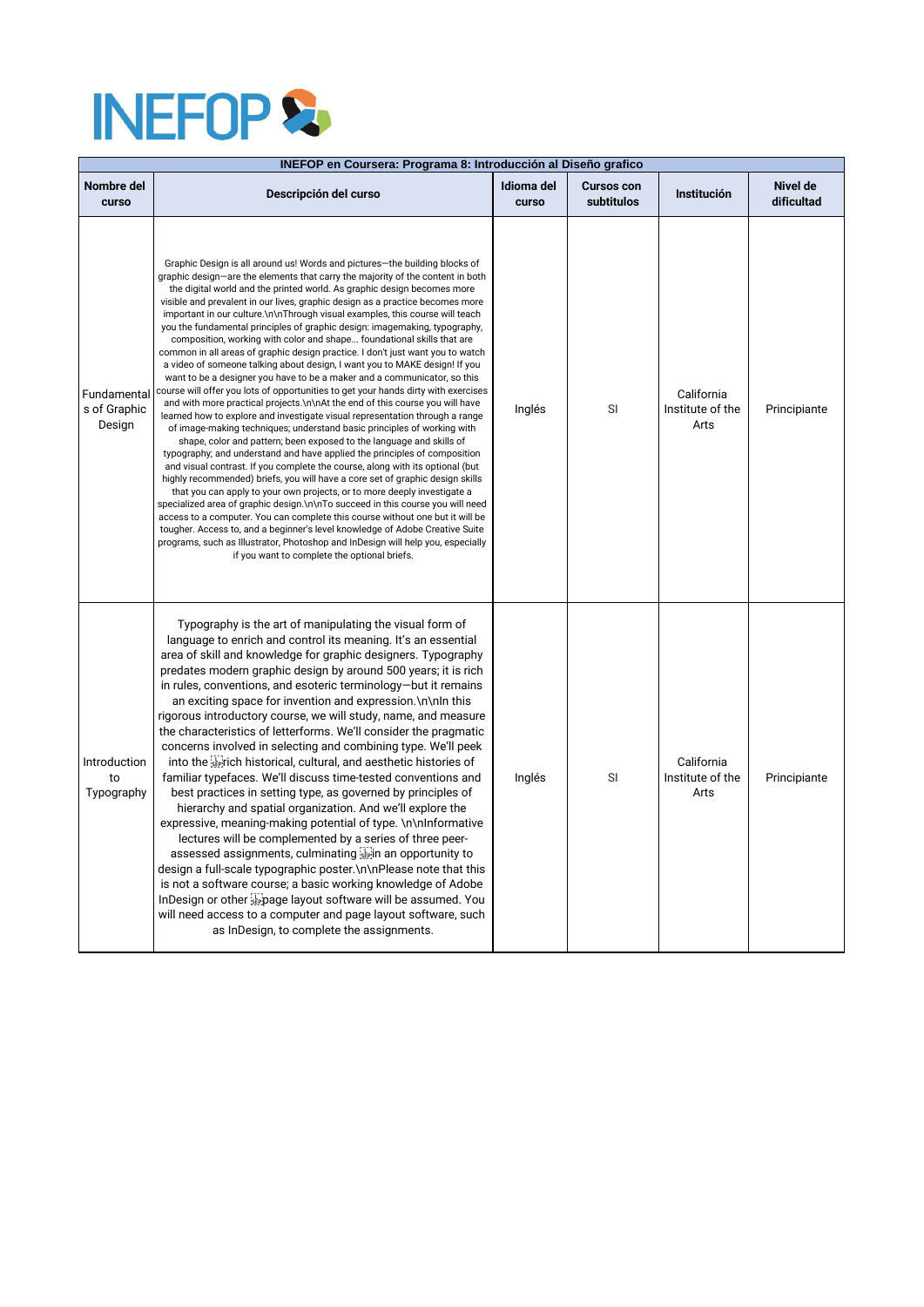| Introduction<br>to<br>Imagemakin<br>g                                                  | This course for serious makers, and for students new to imagemaking.<br>Imagemaking is a fluid and exciting area of graphic design that comes out of<br>practice and process: experimenting fearlessly, showing and sharing ideas,<br>and giving and receiving knowledgeable and constructive input.\n\nFor the<br>sake of this online platform, we have applied some structure to our<br>investigations, but for the most part imagemaking is loose and unstructured. If<br>we must adopt a rule in this course it is only this: you will not become a<br>graphic designer by watching videos alone. Or, don't just make stuff just in<br>your head. So here, the focus here is on making, and you are expected to<br>devote serious time and intellectual energy to that activity in this course.<br>Specifically, you will:\n\n - experiment with a range of materials and<br>techniques to make images for graphic design\n - expand your visual<br>vocabulary both in terms of making and talking about work, in order to discuss<br>your work and work of others\n - learn how to make, manipulate and arrange<br>images to create compositions, eventually culminating in the design and<br>production of an-image-based book.\n\nThe first half of the course is an<br>opportunity to experiment and explore imagemaking in order to expand your<br>visual vocabulary. You will create pieces that are expressive, meditative, or<br>'design-y' to instigate, evoke, experiment, record, explain, or try out a<br>media.\n\nln the second two weeks, we'll invite the images to deliberately and<br>intentionally carry meaning and communication through relational moves like<br>juxtaposition, composition, and context. We'll look at developing and<br>expanding the range of approaches for putting things together by composing<br>page spreads with your images. Since nothing exists without context, we look<br>at how to intentionally drive the image's connotations, meanings, and<br>associations generated through elements of composition and "visual<br>contrasts." Ultimately, we will take the images that you create and make a<br>book from them.\n\nThe results of your assignments (and experiments) may<br>generate something completely unknowable now or in the future-and that's<br>the goal. | Inglés | SI | California<br>Institute of the<br>Arts      | Intermedio   |
|----------------------------------------------------------------------------------------|----------------------------------------------------------------------------------------------------------------------------------------------------------------------------------------------------------------------------------------------------------------------------------------------------------------------------------------------------------------------------------------------------------------------------------------------------------------------------------------------------------------------------------------------------------------------------------------------------------------------------------------------------------------------------------------------------------------------------------------------------------------------------------------------------------------------------------------------------------------------------------------------------------------------------------------------------------------------------------------------------------------------------------------------------------------------------------------------------------------------------------------------------------------------------------------------------------------------------------------------------------------------------------------------------------------------------------------------------------------------------------------------------------------------------------------------------------------------------------------------------------------------------------------------------------------------------------------------------------------------------------------------------------------------------------------------------------------------------------------------------------------------------------------------------------------------------------------------------------------------------------------------------------------------------------------------------------------------------------------------------------------------------------------------------------------------------------------------------------------------------------------------------------------------------------------------------------------------------------------------------------------------------------------------------------------------------------|--------|----|---------------------------------------------|--------------|
| Ideas from<br>the History<br>of Graphic<br>Design                                      | This condensed survey course focuses on four key periods or<br>themes from the history of design. Together we'll trace the<br>emergence of design as a recognized practice, why things look<br>the way they do, and how designers approached specific design<br>problems in their work. \n\nEach week, a short quiz will test<br>your knowledge of concepts, and a short reflective assignment<br>will give you the opportunity to analyze the questions designers<br>ask themselves today.\n\nThis is an essential course for<br>emerging designers entering the field, or for students interested<br>in learning more about visual culture and analysis. No previous<br>experience is required.                                                                                                                                                                                                                                                                                                                                                                                                                                                                                                                                                                                                                                                                                                                                                                                                                                                                                                                                                                                                                                                                                                                                                                                                                                                                                                                                                                                                                                                                                                                                                                                                                                | Inglés | SI | California<br>Institute of the<br>Arts      | Intermedio   |
| <b>Brand New</b><br><b>Brand</b>                                                       | This course is the culmination of the Graphic Design<br>Specialization and gives you an opportunity to tie together your<br>knowledge and skills into a single project: a brand development<br>guide for a company you will invent. \n\nThis course takes you<br>through the entire design process, from ideation to creation to<br>presentation. Through the guide, you will be creating and giving<br>a visual identity to an imaginary start-up company, and applying<br>that visual identity to a number of forms. You will also develop<br>a logotype and accompanying graphic palette to visually<br>represent your company, as well as apply that design to a<br>number of different applications to see it at work.\n\nNote:<br>Only learners who have earned a certificate in the four previous<br>courses in the Specialization are eligible to take the Capstone.                                                                                                                                                                                                                                                                                                                                                                                                                                                                                                                                                                                                                                                                                                                                                                                                                                                                                                                                                                                                                                                                                                                                                                                                                                                                                                                                                                                                                                                     | Inglés | SI | California<br>Institute of the<br>Arts      | Principiante |
| Basic<br>Elements of<br>Design:<br>Design<br>Principles<br>and<br>Software<br>Overview | Designing for an organization, while requiring technical skill, is<br>not just about knowing how to use a pagination program such<br>as InDesign or manipulate photos using Photoshop. A designer<br>is a visual storyteller, a person who pairs words with images<br>and typography to best convey information to an audience.<br>Good design evokes emotion and presents the news of the day<br>with clarity and the proper tone. A business card, brochure, or<br>website that has good design provides content that is more<br>inviting, more easily comprehensible and is faster to process.<br>Design isn't about "making it look pretty," it's also about<br>content, layout and audience analysis.                                                                                                                                                                                                                                                                                                                                                                                                                                                                                                                                                                                                                                                                                                                                                                                                                                                                                                                                                                                                                                                                                                                                                                                                                                                                                                                                                                                                                                                                                                                                                                                                                       | Inglés | SI | University of<br>Colorado<br><b>Boulder</b> | Principiante |